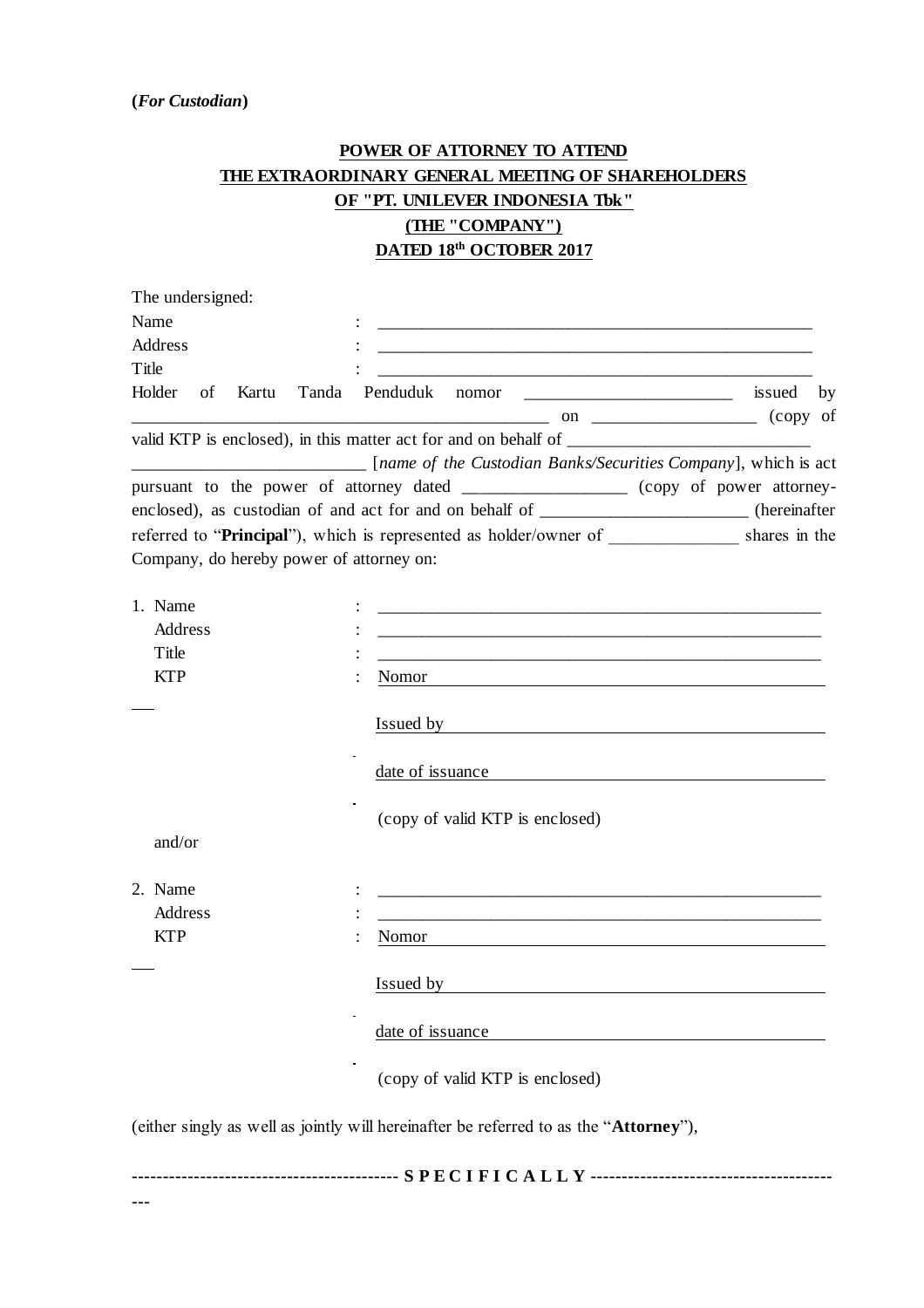to represent and act for and on behalf of the Principal in attending the Extraordinary General Meeting of Shareholders ("**EGMS**") of the Company to be convened at the Company's Head Office, Grha Unilever, Green Office Park Kav 3, Jalan BSD Boulevard Barat, BSD City, Tangerang , on 18th October 2017 or any adjournment thereof and participating in the discussions at the EGMS, casting the votes which the Principal as shareholder of the Company shall be entitled to cast at such EGMS, in accordance with the voting instructions set forth as follows: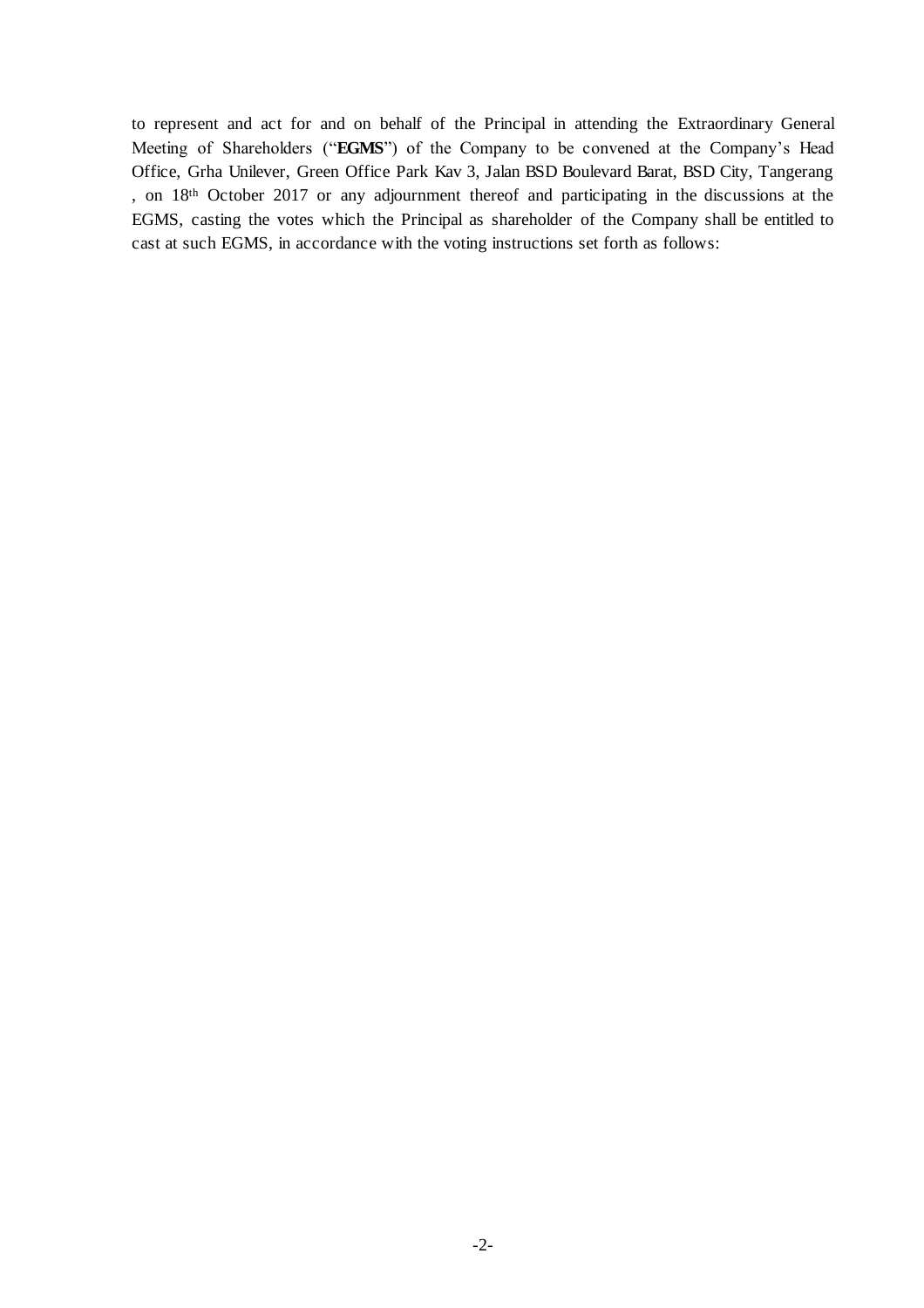| <b>AGENDA EGMS</b> |  | <b>VOTING INSTRUCTION</b>                 |                  |  |  |
|--------------------|--|-------------------------------------------|------------------|--|--|
|                    |  |                                           | In-Favor Abstain |  |  |
|                    |  | Change in the composition of the Board of |                  |  |  |
|                    |  | Directors of the Company                  |                  |  |  |
|                    |  |                                           |                  |  |  |
|                    |  |                                           |                  |  |  |

-This power of attorney has been conferred on the Attorney under the following conditions:

- a. this Power of Attorney shall not be amended and/or cancelled/withdrawn without prior written notification from the principal to the Board of Directors of the Company, such notification to be received by the Board of Directors of the Company no later than 3 (three) business days prior to the date of the EGMS and if the Board of a Director of the Company does not so receive such a written notification from the Principal, the Board of Directors of the Company is entitled to assume and conclude that this power of attorney is still valid at the date of the EGM, on 13rd October 2017;
- b. the Principal undertakes to fully accept and to ratify all actions performed by the Attorney on behalf of the Principal, by virtue of this power of attorney;
- c. the Principal confers this power of attorney with the right to delegate this power of attorney to other persons; and
- d. this power of attorney shall be effective as from the date  $17<sup>th</sup>$  October 2017.

IN WITNESS WHEREOF, this power of attorney is executed in \_\_\_\_\_\_\_\_\_\_\_\_\_\_\_\_\_\_\_, on the  $\frac{day \text{ of}}{2017}$ .

For the Principal,  $\blacksquare$  Attorney,

Stamp Duty Rp. 6.000,-

\_\_\_\_\_\_\_\_\_\_\_\_\_\_\_\_

Notes:

<sup>1.</sup> If this power of attorney is executed in the Republic of Indonesia, it must be signed with the stamp duty of Rp 6,000,- and the signature of the Principal and the date of the signing thereof shall be affixed on such stamp duty.

<sup>2.</sup> To the Shareholders having their registered address overseas, if this power of attorney is executed outside the Republic of Indonesia, this power of attorney shall be notarized and subsequently legalized by the Embassy/Consulate of the Republic of Indonesia having its jurisdiction covering the territory where this power of attorney will be signed, or in the absence of any Embassy/Consulate of the Republic of Indonesia, this power of attorney shall be legalized in accordance with the local rules.

<sup>3.</sup> A shareholder of the Company may be represented at the Meeting by one or more persons who is/are authorized to represent and act for and on behalf of the Principal according to the Articles of Association of the Principal, provided that (i) copy of the latest Articles of Association of the Principal prevailing at the date of the Meeting; and (ii) a document regarding the appointments of the incumbent Board of Directors and the Board of Commissioners or authorized party(ies) entitled to represent the Principal, accompanied with